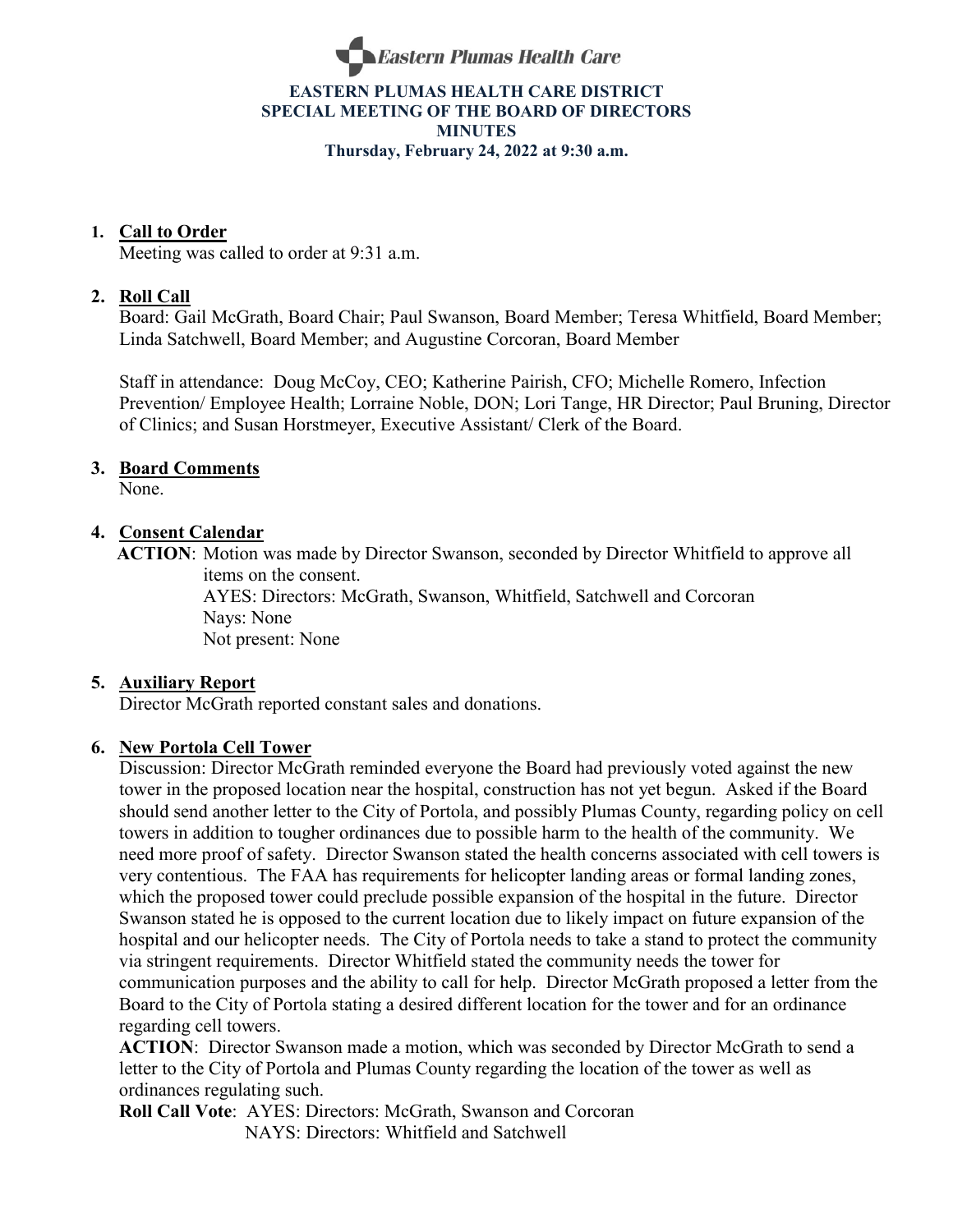## **7. Staff Reports**

A. Infection Control/ COVID-19 Michelle Romero

Michelle reported Covid infections are stabilizing and testing demand has decreased. The drive through testing is seeing roughly 5 people per day compared to 20+ per day last month. Our skilled nursing facilities had two positive cases last month. Director Whitfield asked a question regarding TB testing for employees and the use of CDC's self-report screening. Michelle replied that we are following CDPH's guidelines which do not allow for self-report screening.

- B. Chief Nursing Officer Report Penny Holland Penny was not present due to Endoscopies.
- C. SNF Director of Nursing Lorraine Noble

Lorraine reported a current census of 48, 24 in each facility. Restructuring with an assistant DON in the Portola facility and Lorraine in Loyalton. Deborah Mancebo is now the director of staff development. We will have ten CNA students in the upcoming class which starts on April  $11<sup>th</sup>$ . We currently have six travelers between the two facilities, the emergency act ends  $3/31$ . We are testing residents weekly for Covid and allowing families to visit. The State was here on February  $7<sup>th</sup>$  for a reported incident, which resulted in a "D" score with three deficiencies. We are working on the plan of care.

D. HR Director Lori Tange

Lori reported in mid-January we held a new hire process meeting with managers to clarify roles in the hiring process. Thank you to Britanie who created and facilitated the training, she did a great job. AB 84 is in effect which will compensate employees for Covid related sick leave, retro to January 1<sup>st</sup> of this year. Our 2022 Employee Satisfaction Survey has had a 60% response rate. We will be formulating the data prior to meeting with managers to discuss.

E. Chief Financial Officer Report Katherine Pairish

See attached January financial reports.

Discussion: Director McGrath asked if Covid expenses are still being re-imbursed. Katherine Pairish replied we are still reporting expenses. Director Whitfield asked why our Mammography was down. Doug replied we will need to upgrade from 2D to 3D, which required training and new equipment. Mammography should be back up in the next couple of weeks.

F. Director of Clinics Paul Bruning

Paul reported the clinics are doing well, we have exceeded our 3% growth target and goals for the year. Community demand for Covid testing has decreased. We are working on Covid vaccinations for children at our Graeagle Clinic. Also working on smoothing out the scheduling and registration process. Getting ready for the Loyalton Clinic project. The 2<sup>nd</sup> dentist who came on has decided to take a position elsewhere. Our current full-time dentist will be taking a three month leave from April through June of this year, working on a Locum to replace him.

## **8. Chief Executive Officer Report** Doug McCoy

# **OPERATIONAL PLAN OVERVIEW:**

January operating performance continued to outperform budgeted targets and year over year outcomes. January patient revenue exceeded January 2021 by \$702,000 based on increases in SNF, clinic, and outpatient performance. Overall revenues YTD are over the prior year by 22%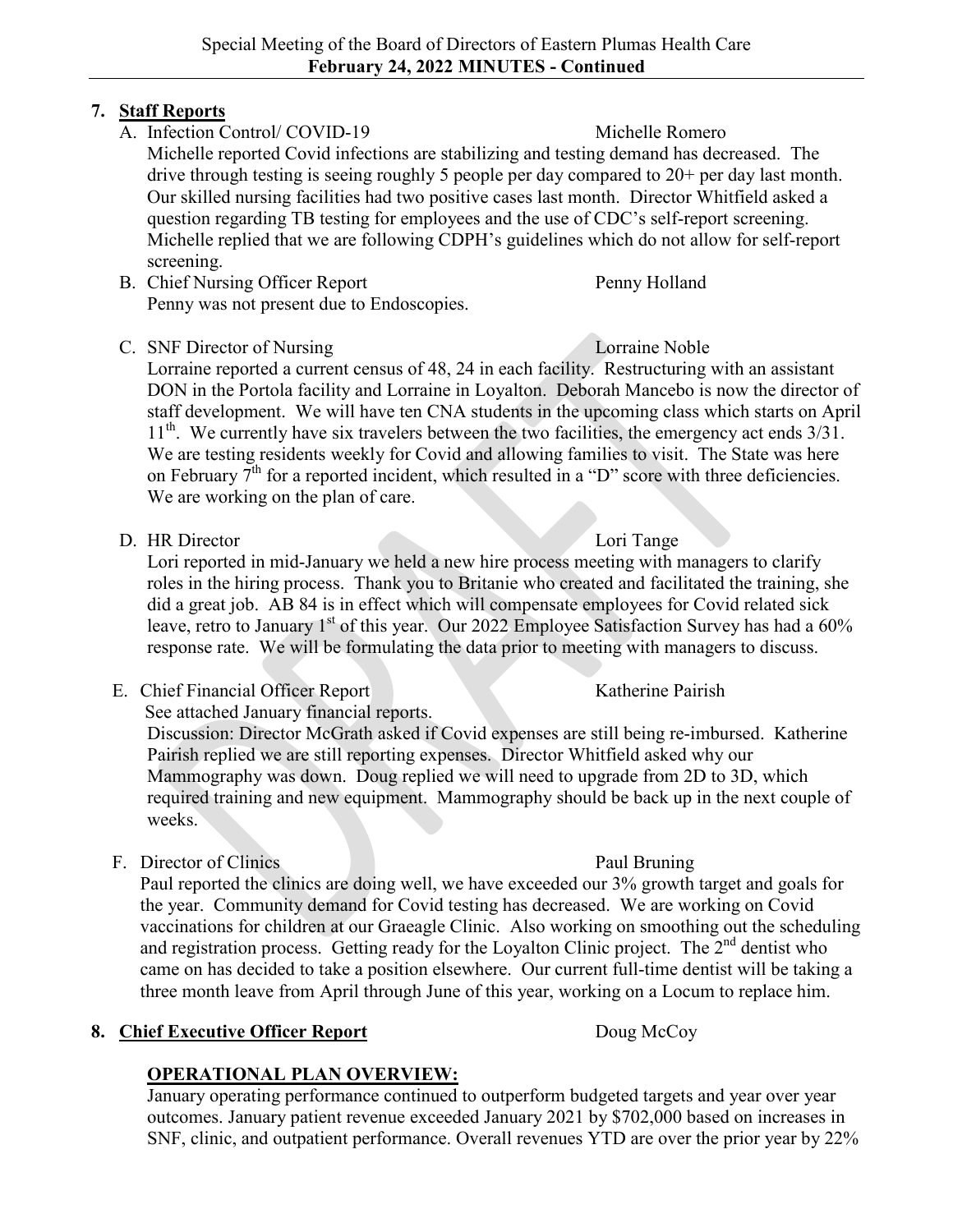and the trend is expected to continue for the remainder of the fiscal year. We continue to message physicians and health care networks on the variety of high-level services offered by EPHC. These include our outpatient therapy services including the only full-time speech pathology program in the area, certified hand therapy, planned expansion programs in both Portola and Loyalton, and numerous upgrades to our clinical equipment.

January COVID rates due to Omicron have begun to decrease both within the county and statewide. Based on County statistics, Plumas County had a 7-day average case rate over the prior week of 4 new cases versus a 7-day average of 42 on January  $27<sup>th</sup>$ . During the spike in case rates EPHC had two SNF residents testing positive but both cases were resolved without hospitalization. EPHC continues to follow all PPE and testing protocols even though the State of California has eased community guidelines. The State reinstituted the COVID supplemental pay program retroactive to January 1, 2022. All staff impacted during the period 1/1/2022 ongoing will have COVID related absences covered under this program benefit.

Staffing due to the pandemic continues to be an issue across the state. While approximately 40% of California hospitals have filed for critical staffing designation, EPHC has continued to prevent any disruption to services through the efforts of both management and frontline staff support. We have placed an interim Lab Manager to oversee lab operations and increased the lab coverage after a difficult period through December. We have a CNA class scheduled to begin soon and have 10+ students currently being interviewed as candidates. Additional shift incentives have also assisted with the coverage of vacancies due to COVID cases or quarantines. Based on the significant increases in inflation costs and competitive recruitment by other health care systems, we will be proposing an early COLA (cost of living adjustment) increase versus our historic med-year adjustment.

Three new providers have joined EPHC since the beginning of the year. Dr. Dan Pine and Dr. Scott Landeck are new ED physicians that have been added to our team. Dr. Balian has also joined the Portola Medical Clinic as a new dentist. We have also received a new retinal scanner at PMC and initiated lab services to expedite testing and services in the clinic.

# **CUSTOMER SERVICE INITIATIVE:**

EPHC held a training for our Service Excellence Advisors on February  $3<sup>rd</sup>$ . 13 frontline staff members had been nominated by the management team to participate in these roles, and I was very impressed with their level of enthusiasm and commitment to assist us with implementation of our patient experience initiative. Service Excellence Advisors will be providing formal training to all EPHC staff, conduct new hire orientation to our initiative, and participate directly with management on programs impacting both patient care and employee engagement. These 13 individuals clearly have shown exceptional commitment to our mission and service delivery, and I look forward to working with them closely going forward. Our next training session will be held virtually in late March followed by a 2-day session on campus in late April.

Beginning in early April, EPHC will be generating a quarterly community newsletter to the areas we service. This newsletter will provide the community with important updates on new EPHC services, providers, preventative health information, and other information to assist community members in accessing local health care services.

## **9. Policies**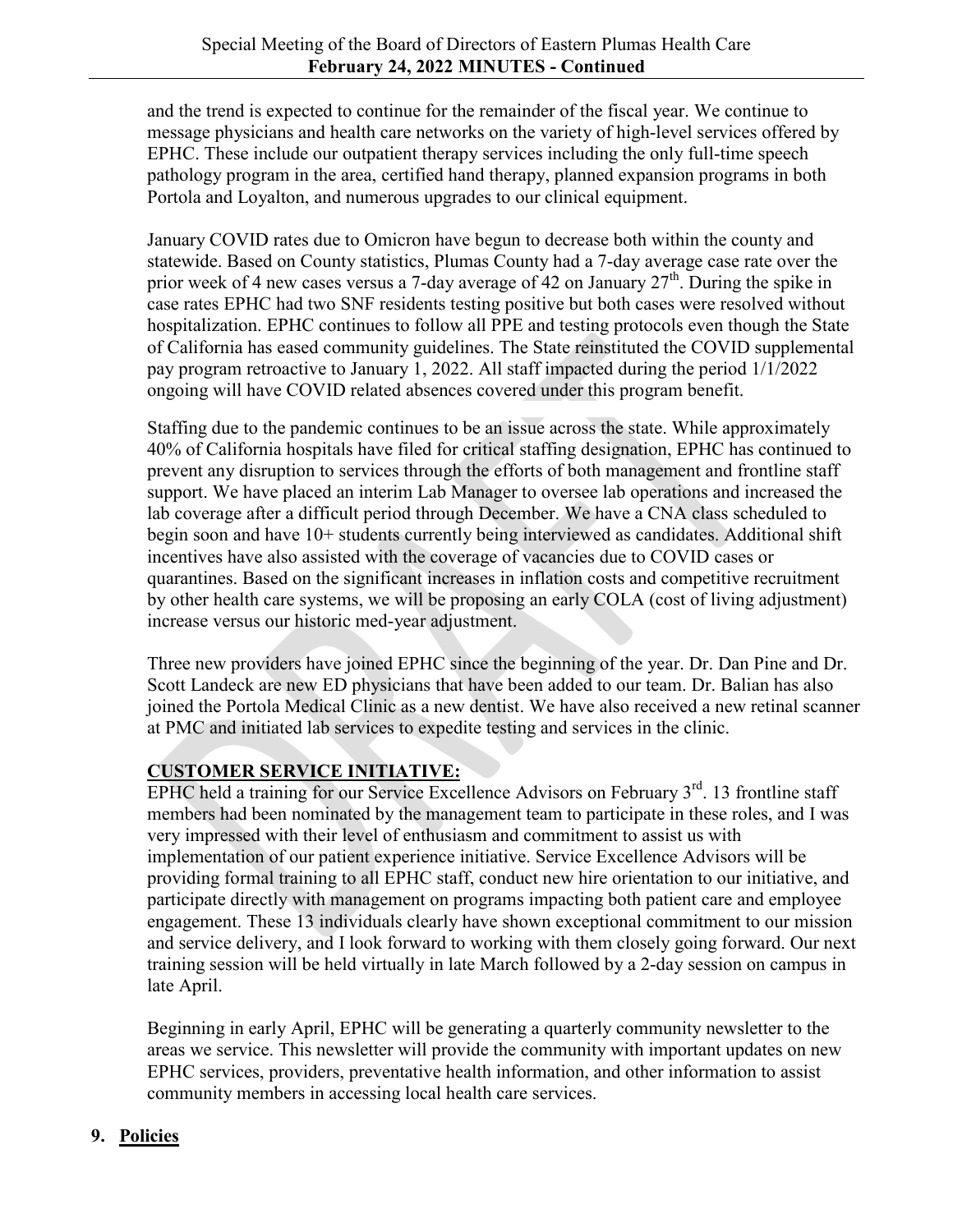- **ACTION:** Motion was made by Director Whitfield, seconded by Director Corcoran to approve all policies.
- **Roll Call Vote:** AYES: Directors McGrath, Swanson, Whitfield, Satchwell and Corcoran Nays: None

## **10. Committee Reports**

Finance Committee: Director Swanson proposed accepting the COLA wage increases for all EPHC employees as well as accepting the Auditor's report from the previous month.

**ACTION**: Motion was made by Director Swanson, seconded by Director Corcoran to accept the COLA wage increase and accept the Auditor's report.

**Roll Call Vote**: AYES: Directors McGrath, Swanson, Corcoran, Whitfield and Satchwell

## **11. Public Comment**

Josh Hart of Plumas Wired voiced his concerns regarding "inaccuracies" during the earlier discussion regarding the new cell tower. He noted Verizon can easily upgrade to 5G and even 4G is a potential problem for safe helicopter operations. He expressed concern that PST would be running fiber to a new tower instead of to homes. He would like the Board to object to the tower, consult with an attorney who specializes in this area and consider helicopter specialist, Keith Mackie's, input.

Keith Mackey stated EPHC has two problems with the current cell tower plan: height and location. The current planned location would be a problem for a formal helicopter landing pad and all cell service will soon be going to 5G, which the FAA says interferes with altimeters. He noted there has been very little conversation on this issue as it relates to helicopter safety. He stated it would not be wise to have cell towers located near EMS/ hospitals and noted the issue is easier to solve now than down the road once a tower is in place.

Director Swanson asked Mackey if he would be available to consult on this situation, Mackey agreed and stated time is critical.

Sam Wilbanks mentioned that the City of Portola has had hours of discussion on this issue and wondered why it was coming up again. He appreciates the Board's work.

## **12. Board Closing Remarks**

None.

## **Open Session recessed at 10:44 a.m.**

## **13. Closed Session**

- **A.** Hearing (Health and Safety Code 32155) Subject Matter: Staff Privileges
	- Provisional 2 Year Appointments
		- -
		- o Borenstein, Yehonatan MD

o Grier, Barnett MD<br>
o Mills. William MD<br>
Family Practice<br>
Emergency Department Emergency Department<br>Tele Psychiatry

- **B.** Conference with Legal Counsel-Exposure to Litigation (Government Code Section 54956.9(d)(2): *1 Matter*
- **C.** Public Employee Performance Evaluation (Government Code Section 54957) Subject Matter: CEO